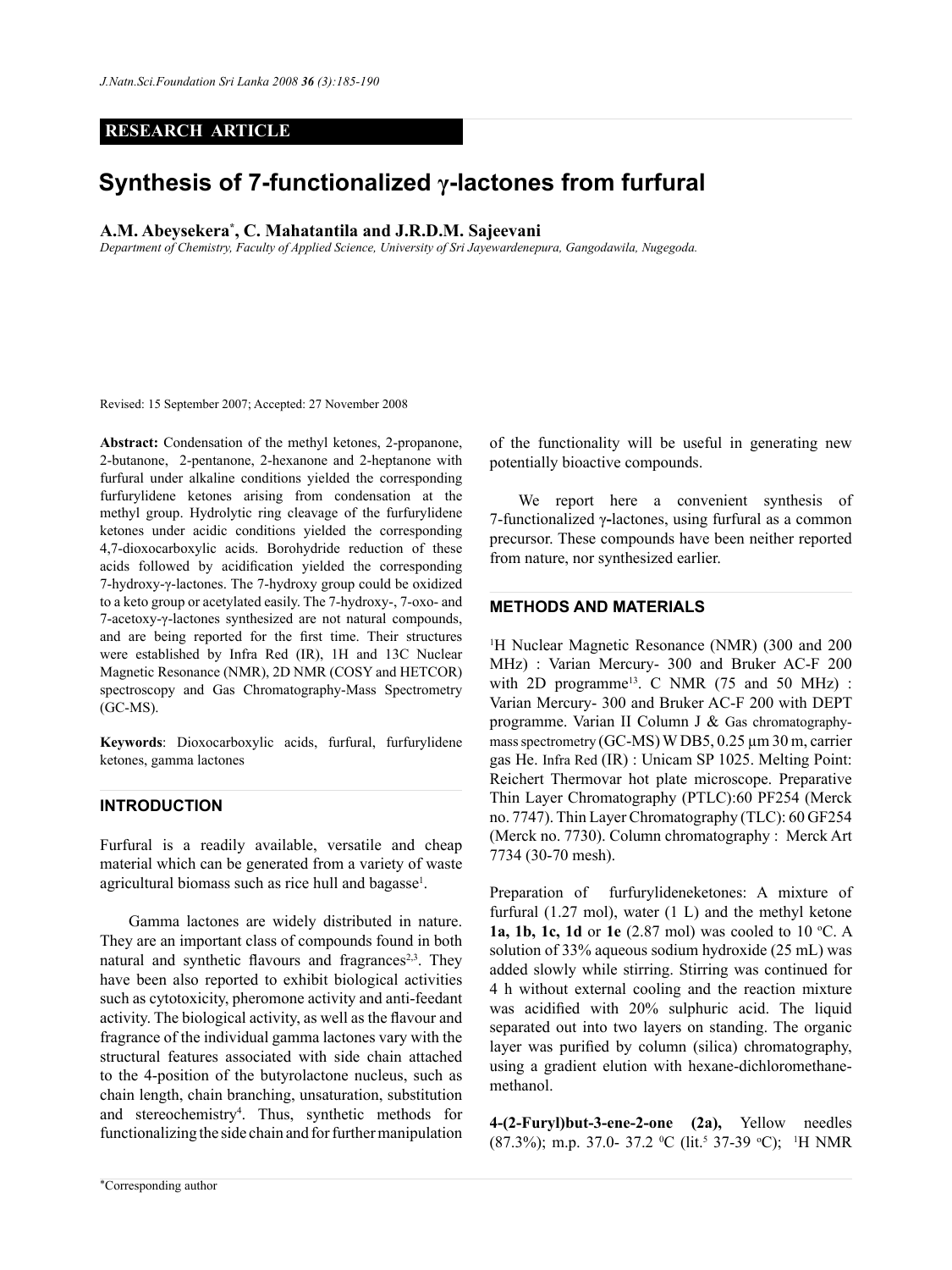$(200 \text{ MHz}, \text{CDCl}_3)$  $\delta$ : 7.51 (1H, d, J = 2.0 Hz, furan), 7.28  $(1H, d, J = 16.0 \text{ Hz})$ , 6.67 (1H, d, J = 4.0 Hz, furan), 6.61  $(1H, d, J = 16.0 \text{ Hz})$ , 6.49 (1H, dd, furan) 2.32 (3H, s); <sup>13</sup>C NMR (50 MHz, CDCl<sub>3</sub>) δ : 197.7 (C-7), 150.8 (C-4), 144.9 (C-1), 129.3 (C-5), 124.2 (C-6), 115.5 (C-2), 112.5 (C-3), 27.8 (C-8).

**1-(2-Furyl)pent-1-en-3-one (2b)**, Yellow, transpar- ent oily liquid (71%); <sup>1</sup>H NMR (300 MHz, CDCl<sub>3</sub>)  $\delta$  : 7.51  $(1H, d, J = 1.9 Hz, furan), 7.32 (1H, d, J = 16.0 Hz), 6.70$  $(1H, d, J = 3.7 Hz, furan), 6.61 (1H, d, J = 16.0 Hz), 6.47$ (1H, dd, furan), 2.63 (2H, q,  $J = 5.0$  Hz), 1.11 (3H, t, J  $= 5.0$  Hz); <sup>13</sup>C NMR (75 MHz, CDCl<sub>3</sub>) δ : 199.5 (C-7), 151.9 (C-4), 145.3 (C-1), 128.9 (C-5), 123.5 (C-6), 116.0 (C-3), 112.9 (C-2), 34.7 (C-8), 25.9 (C-9).

**1-(2-Furyl)hex-1-en-3-one (2c),** Yellow, transparent oily liquid (72.5%); <sup>1</sup>H NMR (300 MHz, CDCl<sub>3</sub>)  $\delta$  : 7.55 (1H, broad singlet, furan),  $7.34$  (1H, d, J = 16.5 Hz), 6.65 (1H, d, J = 3.1 Hz, furan),  $6.55$  (1H, d, J = 16.5 Hz),  $6.48$  (1H, dd, furan), 2.58 (2H, t, J = 7.2 Hz); 1.76 (2H, m), 0.97 (3H, t,  $J = 7.2$  Hz); <sup>13</sup>C NMR (75 MHz, CDCl<sub>3</sub>) δ : 199.8 (C-7), 144.6 (C-4), 130.8 (C-1), 128.4 (C-5), 123.4 (C-6), 115.4 (C-2), 112.4 (C-3), 43.4 (C-8), 22.8 (C-9), 13.9 (C-10).

**1-(2-Furyl)hept-1-en-3-one (2d),** Yellow needles (76%); m.p. 42.4-44.1 °C (lit.<sup>5</sup> 45-46 °C); <sup>1</sup>H NMR (300 MHz, CDCl<sub>3</sub>)  $\delta$  : 7.48 (1H, broad singlet, furan), 7.32 (1H, d,  $J = 15.5$  Hz), 6.66 (1H, d,  $J = 3.1$  Hz, furan), 6.63 (1H, d,  $J = 15.0$  Hz), 6.47 (1H,dd, furan), 2.59 (2H, t,  $J = 6.9$ Hz), 1.64 (2H, m),1.34 (2H, m), 0.92 (3H, T, J = 6.9 Hz);<br><sup>13</sup>C NMR (75 MHz, CDCl<sub>3</sub>) δ : 199.7 (C-7), 150.9 (C-4), 144.5 (C-1), 128.3 (C-5), 123.2 (C-6), 115.3 (C-2), 112.3  $(C-3)$ , 41.0  $(C-8)$ , 26.5  $(C-9)$ , 22.4  $(C-10)$ , 13.9  $(C-11)$ .

**1-(2-Furyl)oct-1-en-3-one(2e),**Yellow needles (76 %) ; m.p. 39.1-40.8 °C (lit.<sup>5</sup> 44 °C); <sup>1</sup>H NMR (300 MHz, CDCl<sub>3</sub>) δ : 7.46 (1H, broad singlet, furan), 7.29 (1H, d,  $J = 16.5$  Hz), 6.66 (1H, d, J = 3.0 Hz, furan), 6.61 (1H, d, J = 16.5 Hz), 6.44 (1H, dd, furan), 2.56 (2H, t,  $J = 7.2$  Hz), 1.66 -1.27 (6H, m), 0.87 (3H, t, J = 6.3 Hz); <sup>13</sup>C NMR (75 MHz, CDCl<sub>3</sub>) δ : 195.4 (C-7), 146.6 (C-4), 140.2 (C-1), 123.8 (C-5), 118.8 (C-6), 110.9 (C-2), 107.9 (C-3), 36.9 (C-8), 27.1 (C-9), 19.7 (C-10), 18.1 (C-11), 9.6 (C-12).

Preparation of 4,7-dioxocarboxylic acids: Compound **2a** (0.022 mol) was dissolved in cyclohexane (50 mL) and was added to a mixture of acetic acid (20 mL), hydrochloric acid (15 mL), ethanol (15 mL) and water (20 mL). The reaction mixture was heated on an oil bath under reflux, while stirring mechanically for 24 hrs. After the reaction was completed, the solvents and acids were removed under reduced pressure. The resultant dark brown product was treated with saturated aqueous sodium hydrogen carbonate until there was no further evolution of carbon dioxide, and then extracted with diethyl ether to remove unreacted **2a**. The aqueous layer was acidified with 20% sulphuric acid and extracted into ethyl acetate. The ethyl acetate extract was dried over anhydrous sodium sulphate and concentrated under reduced pressure to obtain a pale creamy solid. Crystallization from hexane-ethyl acetate gave **3a**.

**4,7-Dioxooctanoic acid (3a),** Off white triangular plate type crystals (15.3%); m.p. 76.5-76.9 °C (lit.<sup>6</sup> 75-76 °C);<br><sup>1</sup>H NMR (200 MHz CDCL)  $\delta$  · 8.2 (OH broad singlet) H NMR (200 MHz,  $CDCl<sub>3</sub>$ )  $\delta$  : 8.2 (OH, broad singlet), 2.83-2.40 (8H, m), 2.11 (3H, s); 13C NMR (50 MHz, CDCl<sub>3</sub>) δ : 207.5 (C-4), 207.3 (C-7), 178.1 (C-1), 36.8, 36.7, 35.8, 29.7 (C-2,C-3, C-5,C-6), 27.6 (C-8).

Compounds **2b**, **2c**, **2d** or **2e**, (30 g) in methanol (50 mL) was added drop-wise during 30 h to a solution of concentrated hydrochloric acid (150 mL) and methanol  $(250 \text{ mL})$ , heated to 80-90 °C under reflux on an oil bath. After a further 30 h under reflux, the organic solvent was removed under reduced pressure and the residue was treated with aqueous sodium hydrogen carbonate until there was no further evolution of carbon dioxide and then extracted with dichloromethane to remove un-reacted enone. The aqueous layer left after the dichloromethane extraction was acidified with 20% sulphuric acid and extracted into ethyl acetate. After drying the solution with anhydrous sodium sulphate, the ethyl acetate extracts were concentrated under reduced pressure to obtain the products as a pale creamy solid. Crystallization from hexane-ethyl acetate gave the corresponding 4,7 dioxocarboxylic acid.

**4,7-Dioxononanoic acid (3b),** Off white triangular plates (10.3%); m.p. 87.6-87.7 °C (lit.<sup>7</sup> 85-86 °C); <sup>1</sup>H NMR (200  $MHz, CDCl<sub>3</sub>)\delta$ : 2.85-2.57 (8H, m), 2.49 (2H, q, J = 7.3 Hz), 0.95 (3H, t, J = 7.3 Hz)); <sup>13</sup>C NMR (50 MHz, CDCl<sub>3</sub>)  $\delta$  : 210.1 (C-4), 207.4 (C-7), 178.2 (C-1), 36.9, 35.9, 35.8, 35.6 (C-2,C-3, C-5, C-6), 27.7 (C-8), 7.7 (C-9).

**4,7-Dioxodecanoic acid (3c),** Off white triangular plates (2.2%); m.p. 83.2-83.4 °C (lit.<sup>7</sup> 83-84 °C); <sup>1</sup>H NMR (300 MHz, CDCl<sub>3</sub>) δ : 9.10 (1H, br. s), 2.81-2.56 (8H, m), 2.40  $(2H, t, J = 7.2 Hz)$ , 1.58 (2H, hex., J = 7.2 Hz), 0.93 (3H, t, J = 7.2 Hz); <sup>13</sup>C NMR (75 MHz, CDCl<sub>3</sub>)  $\delta$  : 209.4 (C-4), 207.1 (C-7), 178.1 (C-1), 44.7 (C-2), 36.9, 36.1, 35.9 (C-3, C-5, C-6), 27.8 (C-8), 17.4 (C-9), 13.7 (C-10).

**4,7-Dioxoundecanoic acid (3d),** Off white triangular plates (17.5%); m.p. 83.6-84.2 °C (lit.<sup>7</sup> 84-85 °C); <sup>1</sup>H NMR (300 MHz, CDCl<sub>3</sub>)  $\delta$  : 2.80 -2.51 (8H, m), 2.42  $(2H, t, J = 7.5 Hz)$ , 1.61 (2H, pen., J = 7.5 Hz), 1.31 (2H, hex.,  $J = 7.5$  Hz), 0.91 (3H, t,  $J = 7.5$  Hz); <sup>13</sup>C NMR (75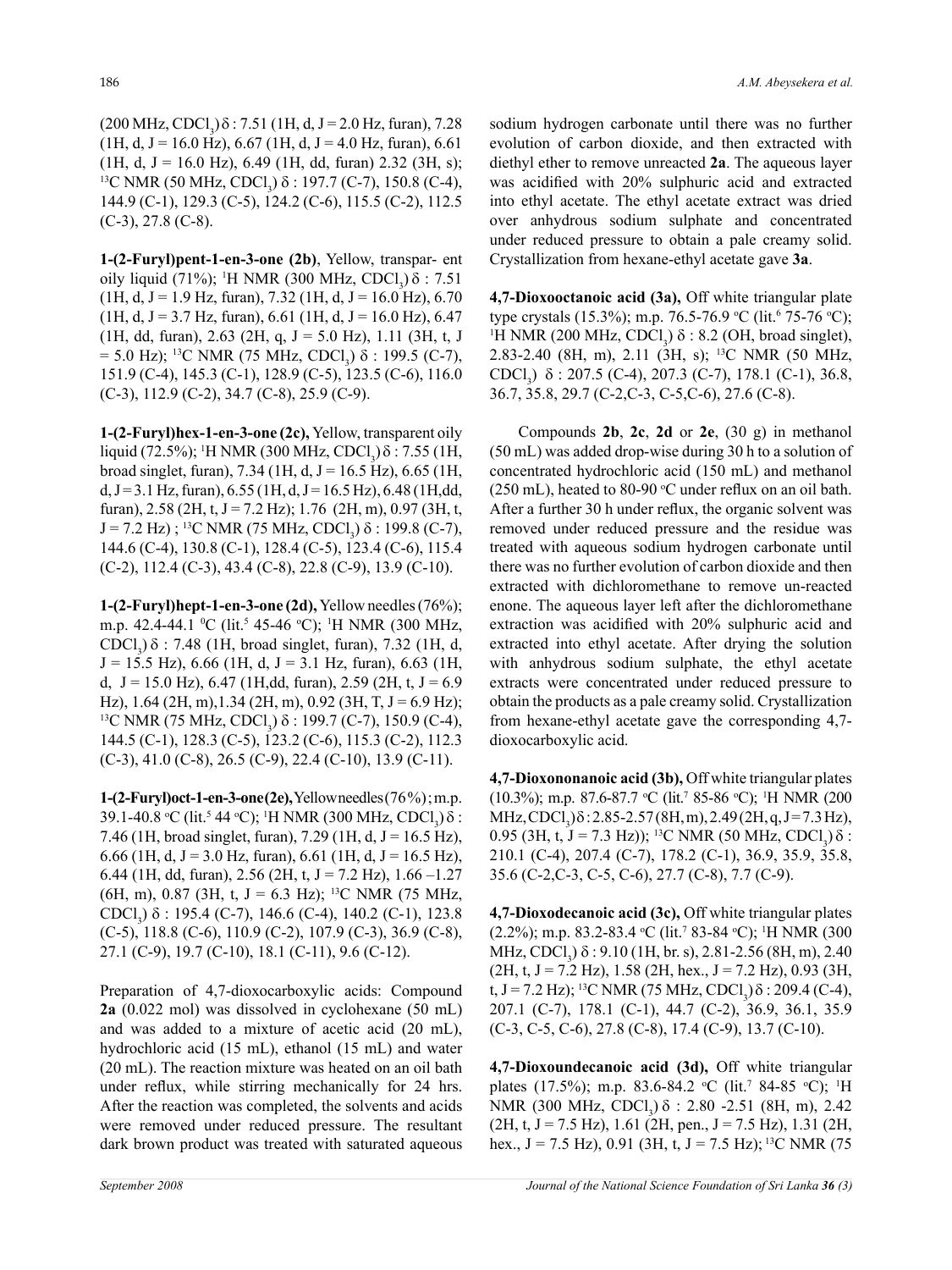MHz, CDCl<sub>3</sub>)  $\delta$  : 210.5 (C-4), 208.2 (C-7), 178.6 (C-1), 47.9, 43.5, 37.9, 37.1 (C-2,C-3, C-5, C-6), 28.8 (C-8), 27.0 (C-9), 23.4 (C-10), 13.9 (C-11).

**4,7-Dioxododecanoic acid (3e),** Off white triangular plates (32.7%); m.p. 87.5-88.2 °C (lit.<sup>7</sup> 92-93 °C); <sup>1</sup>H NMR (300 MHz, CDCl<sub>3</sub>)  $\delta$  : 8.20 (1H br. s), 2.80-2.53  $(8H, m)$ , 2.42  $(2H, t, J = 7.5 Hz)$ , 1.36-1.11  $(6H, m)$ , 0.88 (3H, t, J = 7.2 Hz),; <sup>13</sup>C NMR (75 MHz, CDCl<sub>3</sub>)  $\delta$  : 205.2 (C-4), 202.8 (C-7), 173.5 (C-1), 38.3, 32.5, 31.7, 31.5 (C-2,C-3, C-5, C-6), 26.9 (C-8), 23.4 (C-9), 19.1 (C-10), 18.0 (C-11), 9.5 (C-12).

Preparation of 7-hydroxy-γ-lactones: A solution of sodiumborohydride (3 mmol) in 99% ethanol (20 mL) was added dropwise while stirring at room temperature to a solution of 4,7-dioxocarboxylic acid **3a**, **3b, 3c, 3d** or **3e** (0.3 mmol) in 99% ethanol (20 mL) within 20 min. Stirring was continued for a further 3-5 h. The mixture was quenched with ice water (10 mL) and hydrochloric acid (10M for solution of **3a** and 1M for solution of **3b, 3c, 3d** or **3e**). The excess ethanol was removed under reduced pressure and the mixture was extracted with dichloromethane. Evaporation of the solution gave the product as a light yellow viscous liquid. The crude product was subjected to silica gel column chromatography, using a gradient elution with hexane-chloroform-ethyl acetate to obtain the corresponding 7-hydroxy-γ-lactone.

**7-Hydroxyoctan-4-olide (4a),** (48.5%). IR  $v^{KBr}$  cm<sup>-1</sup>: 3430, 1780 ; <sup>1</sup>H NMR (200 MHz, CDCl<sub>3</sub>) δ: 4.55 (1H, m, H-4), 3.86 (1H, m, H-7), 2.58 (2H, m, H-2), 2.40 (1H, m, H-3a), 2.20 (1H, broad singlet, OH), 1.90 (1H, m, H-3b), 1.84 (2H, m, H-5), 1.61 (2H, m, H-6), 1.23 (3H, d, J = 6 Hz H-8); <sup>13</sup>C NMR (50 MHz, CDCl<sub>3</sub>)  $\delta$  : 177.5 (C-1), 80.8 & 81.2 (C-4), 67.4 & 67.2 (C-7), 34.7 & 34.3 (C-6), 31.9 & 31.5 (C-5), 28.7 (C-2), 27.9 & 27.8 (C-3), 23.5 & 23.4 (C-8); GCMS m/z (rel. int.): 159, M+1, (1), 143 (2), 125 (10), 114 (48), 97 (10), 85 (100), 73 (38), 55 (68), 31 (12).

**7-Hydroxynonan-4-olide (4b),** (55.0%); IR ν<sup>KBr</sup> cm<sup>-1</sup>: 3420, 1770; <sup>1</sup>H NMR (200 MHz, CDCl<sub>3</sub>) δ: 4.59 (1H, m, H-4), 3.80 (1H, broad singlet, OH), 3.53 (1H, m, H-7), 2.54 (2H, m, H-2), 2.36 (1H, m, H-3a), 2.01-1.61 (5H, m, H-3b, H-5, H-6), 1.46 (2H, m, H-8), 0.90 (3H,t,  $J = 7.2$ Hz, H-9); <sup>13</sup>C NMR (50 MHz, CDCl<sub>3</sub>) δ : 177.4 (C-1), 81.1 & 80.6 (C-4), 71.8 & 71.5 (C-7), 31.8 & 31.4, 29.5 & 29.4 (C-5, C-6), 31.2 & 30.9 (C-8), 28.2 (C-2), 27.3 & 27.2 (C-3), 9.3 (C-9); GCMS m/z (rel. int.):173, M+1, (1), 143 (21), 125 (86), 114 (67), 97 (43), 85 (81), 73 (59), 55 (100), 31 (71).

**7-Hydroxydecan-4-olide (4c),** (33.3%); IR ν<sup>KBr</sup> cm<sup>-1</sup>: 3440,1780; <sup>1</sup>H NMR (300 MHz, CDCl<sub>3</sub>) δ: 4.54 (1H, m, H-4), 3.76 (1H, m, H-7), 2.55 (2H, m, H-2), 2.34 (1H, m, H-3a), 1.85 (1H, m, H-3b), 1.60 (2H, m, H-5), 1.43-1.26  $(6H, m, H-6, H-8, H-9), 0.92$  (3H, t, J = 6.6 Hz, H-10); <sup>13</sup>C NMR (75 MHz, CDCl<sub>3</sub>) δ : 177.3 (C-1), 81.3 & 80.7 (C-4), 71.3 & 70.9 (C-7), 39.9 & 39.8, 33.3 & 32.8 (C-6, C-8), 32.1 & 31.6 (C-5), 28.9 & 28.8 (C-2), 28.2 & 28.0 (C-3), 18.9 (C-9), 14.1 (C-10).

**7-Hydroxyundecan-4-olide (4d),** (61.0%); IR ν<sup>KBr</sup> cm<sup>-1</sup> : 3420, 1750, ; <sup>1</sup>H NMR (300 MHz, CDCl<sub>3</sub>)  $\delta$ : 4.54 (1H, m, H-4, ), 3.61 (1H, m, H-7), 2.54 (2H, m, H-2), 2.34 (1H, m, H-3a), 1.84 (1H, m, H-3b), 1.72 (2H, m, H-5), 1.58 (2H, m, H-6), 1.44 (2H, m, H-8), 1.34 (2H, m, H-9), 1.16  $(2H, m, H-10)$ , 0.91 (3H, t, J = 6.6 Hz, H-11); <sup>13</sup>C NMR (75 MHz, CDCl<sub>3</sub>)  $\delta$  : 177.3 (C-1), 82.3 & 81.7 (C-4), 72.6 & 71.2 (C-7), 38.5 & 38.4 (C-8), 34.2 & 33.7 (C-6), 33.2 & 32.7 (C-5), 29.9 & 29.8 (C-2), 29.2 & 29.0 (C-3), 28.9 & 28.8 (C-9), 23.8 (C-10), 15.1 (C-11); GCMS m/z (rel. int.): (M+ +1) 201 (1), 143 (30), 125 (100), 114 (74), 97 (33), 85 (52), 73 (52), 55 (79), 31 (19).

**7-Hydroxydodecan-4-olide (4e),** (75.0%); IR ν<sup>KBr</sup> cm<sup>-1</sup>: 3500, 1780, ; <sup>1</sup>H NMR (300 MHz, CDCl<sub>3</sub>) δ: 4.48 (1H, m, H-4), 3.56 (1H, m, H-7), 2.49 (2H, m, H-2), 2.30 (1H, m, H-3a), 1.90-1.45 (9H, m, H-3b, H-5, H-6, H-8, H-9), 1.89 (2H, m, H-10), 1.20 (2H, m, H-11), 0.92 (3H, t, J  $= 6.6$  Hz, H-12); <sup>13</sup>C NMR (75 MHz, CDCl<sub>3</sub>)  $\delta$  : 172.7  $(C-1)$ , 76.9 & 76.4  $(C-4)$ , 66.9 & 66.6  $(C-7)$ , 33.2 & 33.1, 28.7 & 28.2, 23.6 & 23.5, 20.9 (C-5, C-6, C-8, C-9), 27.6 (C-2), 27.4 & 27.1 (C-3), 24.5 & 24.4 (C-10), 18.2 (C-11), 9.6 (C-12); GCMS m/z (rel. int.): (M+ +1) 215 (26), 143 (95), 125 (98), 114 (100), 97 (71), 85 (73), 73 (48), 55 (100), 31 (17).

Preparation of 7-acetoxy-γ-lactones: The 7-hydroxy-γlactone **4a**, **4b**, **4c**, **4d** or **4e** (0.13 mmol) was dissolved in dry pyridine (0.4 mL). Acetyl chloride (0.4 mL) was added drop-wise to the mixture on an ice bath with shaking and allowing to cool to room temperature.The reaction mixture was warmed for 2 min on a boiling water bath and then acidified with 0.5 M hydrochloric acid (2 mL) and extracted with  $CH_2Cl_2$ . The  $CH_2Cl_2$  extract was washed with aqueous  $\text{NaHCO}_3$  and dried with anhydrous  $Na<sub>2</sub>SO<sub>4</sub>$ . Evaporation of the solution under reduced pressure gave the product as a pale yellow viscous liquid. The crude product was subjected to silica gel column chromatography, using a gradient elution with hexanechloroform-ethyl acetate to obtain the corresponding 7-acetoxy-γ-lactone.

**7-Acetoxyoctan-4-olide (5a)**, (46.0%); IR ν<sup>KBr</sup> cm<sup>-1</sup>: 1790, 1740; <sup>1</sup>H NMR (200 MHz, CDCl<sub>3</sub>) δ: 4.96 (1H, m, H-7), 4.50 (1H, m, H-4), 2.55 (2H, m, H-2), 2.34 (1H, m, H-3a), 2.05 (3H, s, OCOCH<sub>3</sub>), 1.97-1.54 (5H, m, H-3b,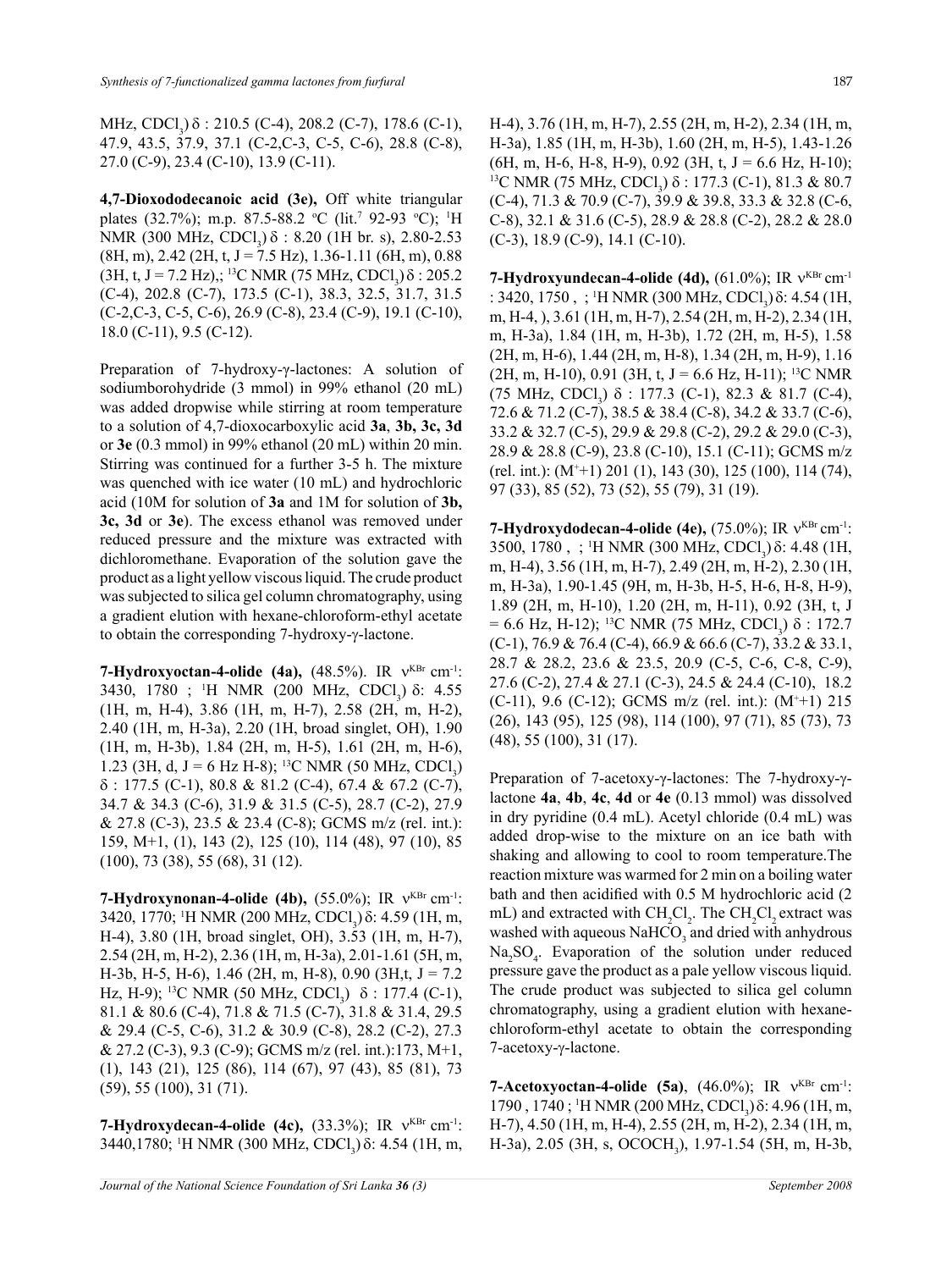H-5, H-6) 1.24 (3H, d, J = 6.3 Hz, H-8),; <sup>13</sup>C NMR (50 MHz, CDCl<sub>3</sub>) δ : 176.9 (C-1), 170.6 (OCOCH<sub>3</sub>), 80.5 & 80.2 (C-4), 70.3-69.9 (C-7), 31.7 & 31.6, 31.5 & 31.3 (C-5, C-6), 28.7 (C-2), 27.9 (C-3), 21.2 (C-8), 19.2 (OCOCH<sub>3</sub>); GCMS m/z (rel. int.): (M<sup>+</sup>+1) 201 (1), 185 (1), 125 (10), 114 (28), 97 (18), 85 (90), 73 (11), 55 (29), 43 (100), 31 (3).

**7-Acetoxynonan-4-olide** (5b),  $(46.2\%)$ ; IR  $v^{KBr}$  cm<sup>-1</sup>: 1790, 1740; <sup>1</sup>H NMR (200 MHz, CDCl<sub>3</sub>) δ: 4.80 (1H, m, H-7), 4.49 (1H, m, H-4), 2.54 (2H, m, H-2), 2.35 (1H, m, H-3a), 2.05 (3H, s, OCOCH<sub>3</sub>), 1.97-1.51 (7H, m, H-3b, H-5, H-6, H-8), 0.90 (3H, t, J = 7.3 Hz, H-9); <sup>13</sup>C NMR (50 MHz, CDCl<sub>3</sub>)  $\delta$  : 176.9 (C-1), 170.9 (OCOCH<sub>3</sub>), 80.7 & 80.2 (C-4), 74.9 & 74.3 (C-7), 31.7 & 31.3 , 29.9 & 29.4, 28.8 & 28.7 (C-5, C-6, C-8), 27.9 (C-2), 27.0 & 26.9 (C-3), 21.1 (OCOCH<sub>3</sub>), 9.5 (C-9); GCMS m/z (rel. int.):  $(M^{\dagger}$ -C<sub>2</sub>H<sub>5</sub> $)$  185 (1), 125 (10), 114 (10), 97 (4), 85 (29), 73 (4), 55 (14), 43 (100), 31 (5).

**7-Acetoxydecan-4-olide (5c),** Light yellow viscous liquid (8.1%); IR  $v^{KBr}$  cm<sup>-1</sup> : 1780, 1740; <sup>1</sup>H NMR (300 MHz, CDCl<sub>3</sub>) δ: 4.90 (1H, m, H-7), 4.45 (1H, m, H-4), 2.60 (2H, m, H-2), 2.35 (1H, m, H-3a), 2.05 (3H, s, OCOCH<sub>3</sub> ), 1.91 (1H, m, H-3b) 1.81-1.20 (8H, m, H-5,  $H-6$ ,  $H-8$ ,  $H-9$ ), 0.91 (3H, t,  $J = 6.9$  Hz,  $H-10$ ).

**7-Acetoxyundecan-4-olide (5d),** (45.2%); IR ν<sup>KBr</sup> cm<sup>-1</sup>: 1770, 1735; <sup>1</sup>H NMR (300 MHz, CDCl<sub>3</sub>) δ: 4.92 (1H, m, H-7), 4.47 (1H, m, H-4), 2.54 (2H, m, H-2), 2.32 (1H, m, H-3a), 2.05 (3H, s OCOCH<sub>3</sub>), 1.82 (1H, m, H-3b), 1.63 (2H, m, H-5), 1.41-1.15 (6H, m, H-6, H-8, H-9), 1.19  $(2H, m, H-10)$ , 0.89 (3H, t, J = 6.9 Hz, H-11); <sup>13</sup>C NMR (75 MHz, CDCl<sub>3</sub>) δ : 176.9 (C-1), 170.5 (OCOCH<sub>3</sub>), 80.6 & 80.1 (C-4), 73.7 & 73.2 (C-7), 33.9 & 33.8, 31.6 & 31.3, 27.4 & 27.3 (C-6, C-8, C-9), 30.1 & 29.4 (C-5), 28.8 & 28.7 (C-2), 27.9 & 27.8 (C-3), 22.5 (OCOCH<sub>3</sub>), 21.2 & 21.1 (C-10), 13.9 (C-11); GCMS m/z (rel. int.): (M+ +1) 243 (1), 185 (3), 125 (24), 114 (30), 97 (14), 85 (45), 73 (8), 55 (21), 43 (100).

**7-Acetoxydodecan-4-olide (5e),** (33.0%); IR ν<sup>KBr</sup> cm<sup>-1</sup>: 1780, 1740; <sup>1</sup>H NMR (300 MHz, CDCl<sub>3</sub>) δ: 4.85 (1H, m, H-7), 4.43 (1H, m, H-4), 2.85 (2H, m, H-2), 2.35 (1H, m, H-3a), 2.05 (3H, s, OCOCH<sub>3</sub>), 1.90 (1H, m, H-3b), 1.85-1.55 (6H, m, H-6, H-8, H-9), 1.63 (2H, m, H-5), 1.52  $(2H, m, H-10)$ , 1.30  $(2H, m, H-11)$ , 0.90  $(3H, t, J = 6.9)$ Hz, H-11); <sup>13</sup>C NMR (75 MHz, CDCl<sub>3</sub>)  $\delta$  : 176.6 (C-1), 170.5 (OCOCH<sub>3</sub>), 76.2 & 75.8 (C-4), 69.3 (C-7), 29.7, 24.4 & 24.3, 20.5 (C-6, C-8, C-9), 27.4 (C-2), 27.2 & 27.0  $(C-3)$ , 25.7  $(C-10)$ , 23.6 & 23.5  $(C-5)$ , 18.1  $(OCOCH<sub>3</sub>)$ , 16.8 (C-11), 9.6 (C-12); GCMS m/z (rel. int.): (M+ +1) 257 (1), 185 (3), 125 (24), 114 (30), 97 (14), 85 (45), 73 (8), 55 (21), 43 (100).

Preparation of 7-oxo-γ-lactones: Jones reagent<sup>8</sup> (1.25 mL, 0.6 mmol) was added dropwise while stirring at room temperature to 7-hydroxy gamma lactone **4a**, **4b**, **4c**, **4d** or **4e** (1.8 mmol) within 15 min. Stirring was continued for a further 2 h and then the reaction mixture was extracted with  $CH_2Cl_2$ . The  $CH_2Cl_2$  extract was washed with aqueous  $\text{NaHCO}_3$  solution and dried with anhydrous  $Na<sub>2</sub>SO<sub>4</sub>$ . Evaporation of the solution under reduced pressure gave the product as a pale yellow viscous liquid. The crude product was subjected to silica gel column chromatography, using a gradient elution with hexane-chloroform-ethyl acetate to obtain the corresponding 7-oxo-γ-lactone.

**7-Oxooctan-4-olide (6a),** (32.6%); IR ν<sup>KBr</sup> cm<sup>-1</sup> : 1780, 1740; <sup>1</sup>H NMR (200 MHz, CDCl<sub>3</sub>) δ: 4.58 (1H, m, H-4), 2.68 (2H, t, J = 6.8 Hz, H-6), 2.52 (2H, m, H-2), 2.42 (1H, m, H-3a), 2.18 (3H, s, H-8), 2.01 (1H, m, H-5a), 1.91 (1H, m, H-3b), 1.83 (1H, m, H-5b) ; 13C NMR (50 MHz, CDCl<sub>3</sub>)  $\delta$  : 207.3 (C-7), 176.8 (C-1), 79.7 (C-4), 39.0 (C-6), 29.9 (C-8), 29.0 (C-5), 28.6 (C-2), 27.8 (C-3); GCMS m/z (rel. int.): (M<sup>+</sup>+1) 157 (2), 141 (1), 113 (24), 99 (61), 85 (57), 71 (24), 57 (19), 43 (100).

**7-Oxononan-4-olide (6b),** (35.3%); IR ν<sup>KBr</sup> cm<sup>-1</sup> : 1780, 1750; <sup>1</sup>H NMR (200 MHz, CDCl<sub>3</sub>) δ: 4.51 (1H, m, H-4), 2.63 (2H, t, J = 7.5 Hz, H-6), 2.57 (2H, m, H-2), 2.46  $(2H, q, J = 7.3 \text{ Hz}, H=8)$ , 2.40 (1H, m, H $=3a$ ), 2.01 (1H, m, H-5a), 1.91 (1H, m, H-3b), 1.83 (1H, m, H-5b), 1.05 (3H, t, J = 7.3 Hz, H-9); <sup>13</sup>C NMR (50 MHz, CDCl<sub>3</sub>)  $\delta$ : 201.1 (C-7), 176.8 (C-1), 79.8 (C-4), 37.6 (C-6), 35.8 (C-8), 29.4 (C-5), 28.5 (C-2), 27.8 (C-3), 7.6 (C-9); GCMS m/z (rel. int.): (M<sup>+</sup>) 170 (5), 141 (19), 113 (48), 99 (67), 85 (60), 71 (38), 57 (100), 43 (36).

**7-Oxodecan-4-olide (6c),** (35.3%); IR ν<sup>KBr</sup> cm<sup>-1</sup>: 1780, 1740; <sup>1</sup>H NMR (300 MHz, CDCl<sub>3</sub>) δ: 4.40 (1H, m, H-4), 3.01-2.50 (4H, m, H-6, H-8), 2.50-2.20 (3H, m, H-2, H3a), 2.01 (1H, m, H-5a), 1.70 (1H, m, H-3b), 1.50-1.00  $(3H, m, H-9, H-5a), 0.92$   $(3H, t, J = 6.6$  Hz, H-10).

**7-Oxoundecan-4-olide (6d),** (41.0%); IR ν<sup>KBr</sup> cm<sup>-1</sup>: 1760, 1740; <sup>1</sup>H NMR (300 MHz, CDCl<sub>3</sub>) δ: 4.45 (1H, m, H-4), 2.62 (2H, t, J = 7.5 Hz, H-6), 2.55 (2H, m, H-2), 2.42 (2H, t,  $J = 7.3$  Hz, H-8), 2.38 (1H, m, H-3a), 2.01 (1H, m, H-5a), 1.84 (1H, m, H-3b), 1.56 (1H, m, H-5b), 1.30 (2H, m, H-9), 0.94-0.86 ( 5H, m, H-10, H-11); 13C NMR (75 MHz, CDCl<sub>3</sub>)  $\delta$  : 207.5 (C-7), 176.5 (C-1), 80.9 (C-4), 43.2 (C-6), 39.2 (C-8), 37.8 (C-9), 35.6 (C-5), 30.8 (C-10), 29.7 (C-2), 29.6 (C-3), 15.1 (C-11); GCMS m/z (rel. int.): (M<sup>+</sup>+1) 199 (4), 141 (14), 113 (38), 99 (36), 85 (98), 71 (32), 57 (100), 43 (31).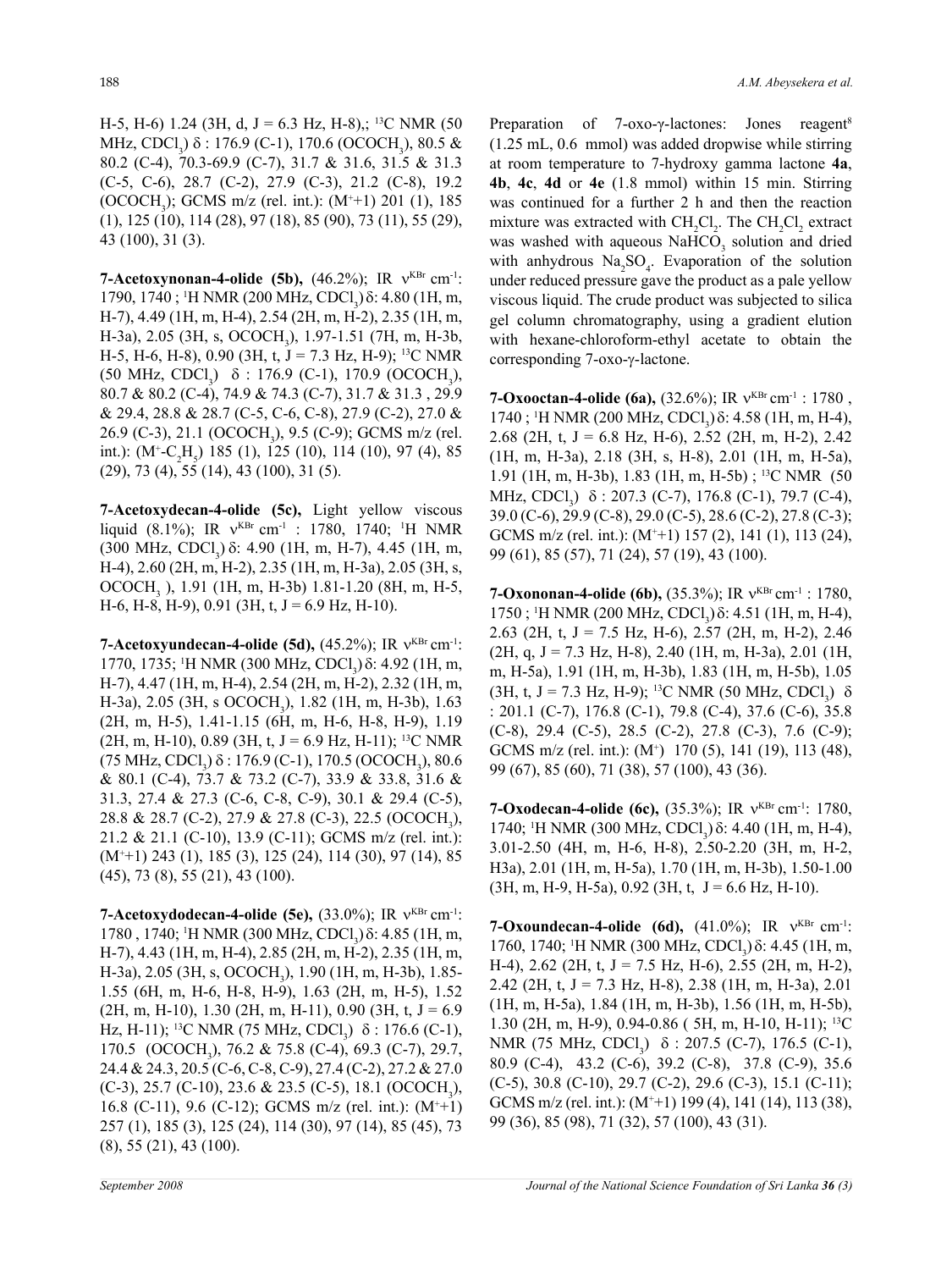**7-Oxododecan-4-olide (6e),** (51%); IR ν<sup>KBr</sup> cm<sup>-1</sup> : 1780 ,1760; <sup>1</sup>H NMR (300 MHz, CDCl<sub>3</sub>) δ: 4.45 (1H, m, H-4), 2.55 (2H, t, J = 6 Hz, H-6), 2.45 (2H, m, H-2), 2.35 (2H, t, J = 6 Hz, H-8), 2.25 (1H, m, H-3a), 1.95 (1H, m, H-5a), 1.85 (1H, m, H-3b), 1.75 (1H, m, H-5b), 1.52 (2H, m, H-9), 1.25-1.11 (4H, m, H-10, H-11), 0.80 (3H, t,  $J = 6.9$  Hz, H-12); <sup>13</sup>C NMR (75 MHz, CDCl<sub>3</sub>) δ : 205.2 (C-7), 172.3 (C-1), 75.5 (C-4), 38.5 (C-6), 33.7 (C-8), 26.9 (C-5), 24.9 (C-2), 24.2 (C-3), 23.5 (C-9), 19.1 (C-10), 17.9 (C-11), 9.4 (C-12); GCMS m/z (rel. int.): (M+ +1) 213 (16), 141 (48), 113 (84), 99 (97), 85 (69), 71 (100), 57 (29), 43 (98).

#### **Results and Discussion**

Furfural was condensed with a series of methyl ketones (**1a-1e**) (**Scheme II)** to obtain furfurylidene ketones (**2a-2e**), which were subjected to acid catalysed hydrolytic ring cleavage to provide 4,7-dioxocarboxylic acids (**3a-3e**). Spectral details for compounds (**2b – 2e**) and (**3b – 3e**) are being reported here for the first time. Although the conversion of furfurylidene ketones to 4,7 dioxocarboxylic acids by aqueous acids has been known for over a century, there have been no reports on the mechanism of the reaction. A mechanism for the reaction has been proposed involving the initial protonation of the carbonyl oxygen and nucleophilic attack by a water molecule at the C-1 position of the furan ring<sup>6</sup>.

Thereduction of 4,7-dioxocarboxylic acids by the Clemmenson reagent to gamma lactones bearing saturated alkyl chains in the 4-position has been reported earlier<sup>9</sup> (**Scheme I**). In the Clemmenson reduction a carbonyl group is reduced to a methylene group *via* a hydroxy group. In the reported reaction, the carbonyl group at the 7-position is reduced to a methylene group while the intermediate hydroxy group at the 4-position is not subjected to further reduction as it undergoes an intramolecular reaction with the carboxylic acid group and cyclizes to a lactone under the acidic reaction conditions.

Our synthetic strategy was to use a reagent with a lower reducing potential to retain the intermediate hydroxy group at the 7-position in the product. Thus, the reduction of the 4,7-dioxocarboxylic acids (**3a-3e**) with sodium borohydride followed by acidification gave 7-hydroxy-γ-lactones (**4a-4e**) **(Scheme II)**. The hydroxy



**Scheme I:** Synthesis of gamma lactones with saturated alkyl chains

lactones were extracted in to dichloromethane, after acidification of the reaction mixture with 1 M HCl. All the 4,7-dioxocarboxylic acids gave moderate to high yields (33%-75%) of the corresponding 7-hydroxy-γ-lactone with this procedure except **3a** (~20%). However, the yield of the product **4a** could be increased (48%) by strongly acidifying the reaction mixture with 10 M HCl and heating at 60  $\degree$ C for 2 h prior to the extraction into the organic layer. There was no corresponding increase in the yield observed when the reaction mixtures from the other 4,7-dioxocarboxylic acids were treated similarly. It would appear that the 4,7-dihydroxy acid from **3a** requires a lower pH than the other 4,7-dihydroxy acids, for total conversion to the corresponding 7-hydroxy-γlactone.

The 7-hydroxy group provides a convenient handle for manipulation of the side chain functionality **(Scheme I1)**. Thus, the 7-hydroxy group was easily acetylated to obtain the 7-acetoxy-γ-lactones (**5a – 5e**) or oxidized to a keto group to obtain the corresponding 7-oxo-γ-lactones (**6a – 6e**). For both transformations only mild conditions were used, so as to avoid reactions at the gamma lactone ring.



**Scheme II:** Synthesis of 7-functionalized gamma lactones